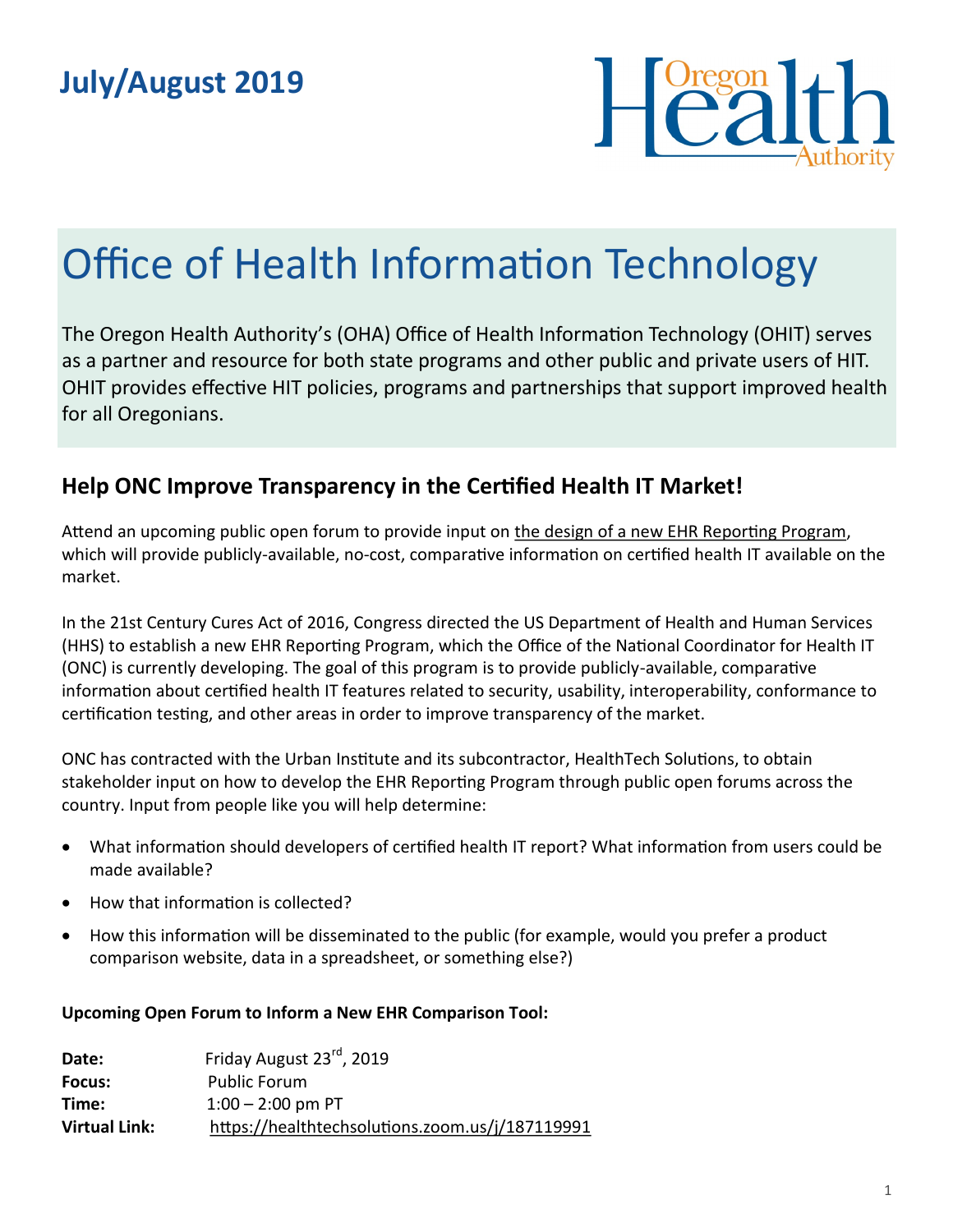## **July/August 2019**



## **OHA Announces Awards for 2020-2024 CCO Contracts**

The Oregon Health Authority (OHA) announced its intent to award 15 organizations with contracts to serve as coordinated care organizations (CCOs) for the Oregon Health Plan's nearly 1 million members. Eleven of the organizations are approved to receive five-year contracts, and four organizations are approved to receive oneyear contracts. Four applicants did not receive contracts.

Awardees will now be evaluated for their readiness to deliver the services promised in their applications. Successful awardees will sign their contracts in the fall. The new CCO contracts start January 1, 2020.

Based on the awards, Oregon Health Plan members in every county in Oregon would have at least one CCO to coordinate their health care. Members in all or part of Clackamas, Jackson (partial), Lane, Multnomah, Polk (partial) and Washington counties will have changes to their CCO choices. The [CCO 2.0 contract selection](https://www.oregon.gov/oha/OHPB/Pages/CCO-2-0-Contract-Selection.aspx)  [page](https://www.oregon.gov/oha/OHPB/Pages/CCO-2-0-Contract-Selection.aspx) has more details about the awardees and a map of the new service areas.

[Learn more >](https://www.oregon.gov/oha/ERD/Pages/Oregon-Health-Authority-Awards-2020-2024-Coordinated-Care-Contracts.aspx)

## **HITOC Highlights: Recap of August Meeting**

We had an exciting meeting of the Health Information Technology Oversight Council (HITOC) on August 1, 2019. During the meeting, HITOC received a brief update on the outcomes of the 2019 State Legislative Session and the CCO 2.0 procurement. HITOC also covered the following in-depth topics:

#### **HIT Commons Report**

The HIT Commons gave a report on how the Commons is maturing, as well as major accomplishments and challenges. The HIT Commons, a public/private partnership designed to accelerate and advance health IT adoption and use across the state, is co-sponsored by the Oregon Health Leadership Council and Oregon Health Authority.

#### **Social Determinants of Health (SDOH) Update**

The HIT Commons gave an update on its landscape assessment and learnings on the proposed Oregon Community Information Exchange. Should the Exchange come to fruition, it would connect health care and social services sectors. OHA also updated HITOC on OHA's ongoing SDOH work.

#### **Oregon Provider Directory Update and Demo**

HITOC received an update on and demonstration of the Oregon Provider Directory (OPD), which is currently undergoing user testing. The OPD will serve as Oregon's directory of accurate, trusted provider data, and is a program of the Oregon HIT Program, which is operated by OHA's Office of Health IT with oversight by HITOC.

*Continued on next page.*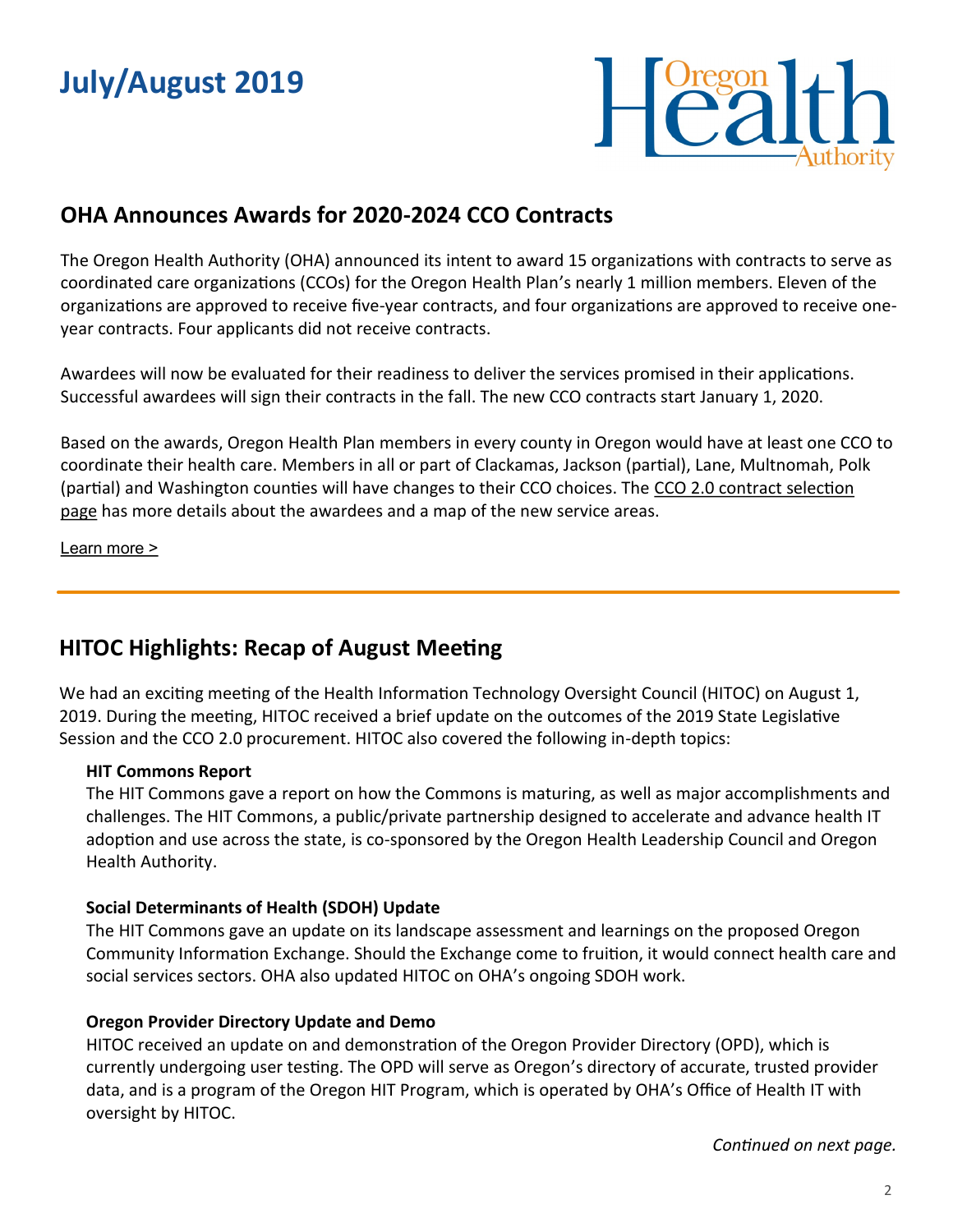## **July/August 2019**



*Continued from previous page.*

#### **Behavioral Health Workgroup Report Back**

OHA shared a draft work plan for health IT work to support behavioral health patients and providers. The work plan is a follow up to the Behavioral Health Workgroup's December 2018 recommendations to HITOC. *See recap below for more information.*

The HITOC meeting took place on Thursday, August 1, from 12:30 p.m. – 3:45 p.m. in Suite 775 of the Five Oak Building in Portland. Meeting materials and agenda are available [here.](https://www.oregon.gov/oha/HPA/OHIT-HITOC/Pages/HITOC-Meetings.aspx)

### **Recap: Behavioral Health Workgroup Webinar**

On July 10, 2019, OHA held a Behavioral Health Workgroup webinar. The meeting covered:

#### **Behavioral Health HIT Workgroup Recommendations**

The Behavioral Health HIT Workgroup was convened last fall to provide input on the results identified in the Health IT Oversight Council'[s Behavioral Health HIT Scan.](https://www.oregon.gov/oha/HPA/OHIT-HITOC/Pages/Behavioral-Health-HIT.aspx) You can read the full set of recommendations in the December 6, 2018 Addendum to the BH HIT Scan Report: Behavioral Health HIT Workgroup [Recommendations: Report to HITOC.](https://www.oregon.gov/oha/HPA/OHIT/Documents/BH_HIT_WorkgroupReportAndRecsDraftForHITOC_Draft.pdf)

#### **Draft Work Plan Review**

OHA staff shared the behavioral health work plan that was drafted based on recommendations made by the Behavioral Health HIT Workgroup.

You can find complete meeting materials [on our website >](https://www.oregon.gov/oha/HPA/OHIT-HITOC/Pages/Behavioral-Health-HIT.aspx)

### **OHA 2019 Legislative Session Summary**

Oregonians will experience improved health because of policies supported by the 2019 Oregon Legislature. OHA entered this legislative session with five major goals: sustainably fund Medicaid long-term, support CCO 2.0, expand behavioral health access, help newborns and families with a healthier start, and improve protections against disease outbreaks and environmental threats.

Oregon legislators passed most of OHA's highest priority bills, significantly advancing each of the five goals, as well as other important health-related bills. In the months and years ahead, OHA and our partners across the state will strive to transform the promise of these legislative mandates into meaningful improvements in the health of millions of Oregonians.

#### [Read the summary >](https://www.oregon.gov/oha/ERD/Documents/Oregon-Health-Authority-2019-Legislative-Summary.pdf)